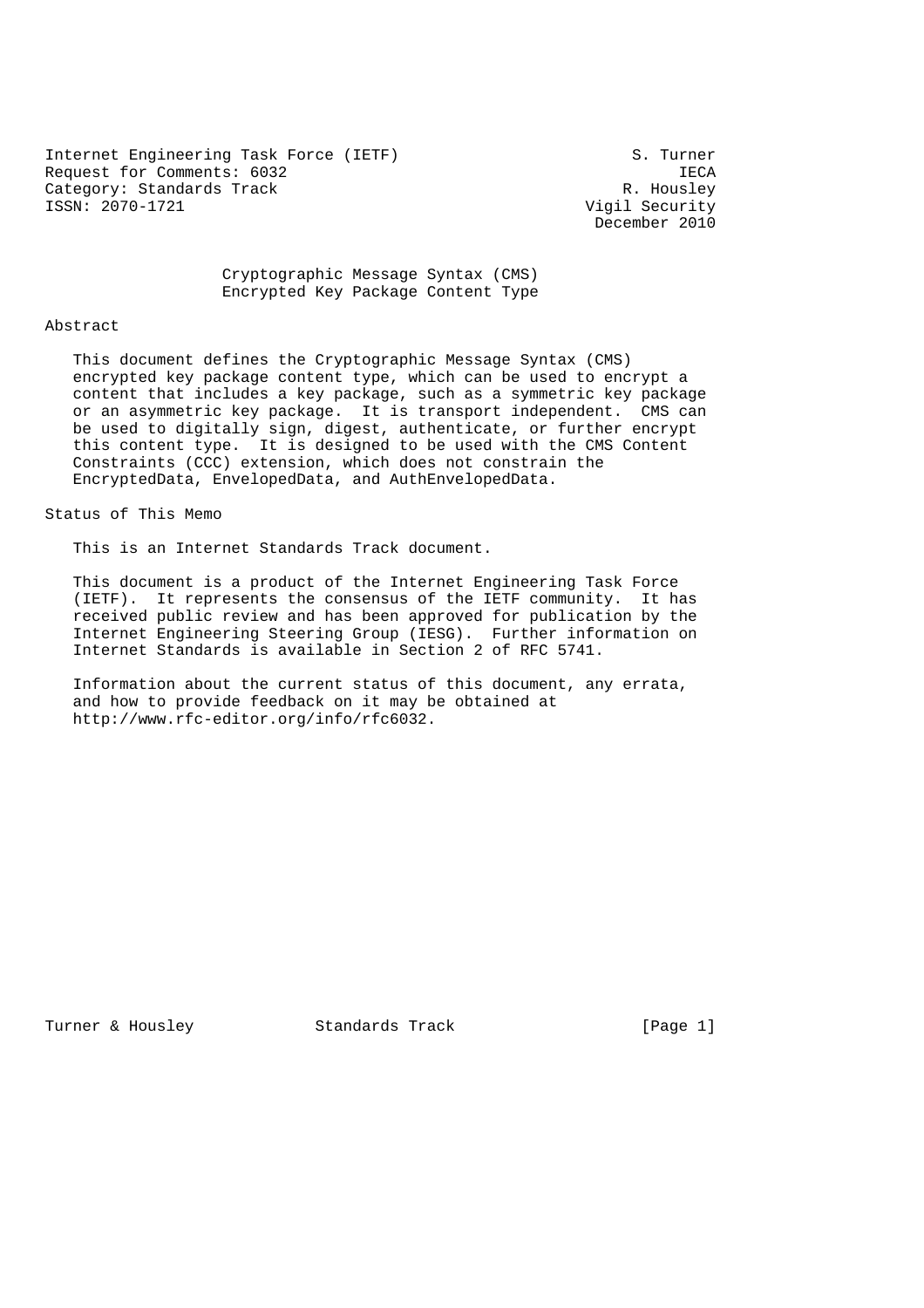### Copyright Notice

 Copyright (c) 2010 IETF Trust and the persons identified as the document authors. All rights reserved.

 This document is subject to BCP 78 and the IETF Trust's Legal Provisions Relating to IETF Documents (http://trustee.ietf.org/license-info) in effect on the date of publication of this document. Please review these documents carefully, as they describe your rights and restrictions with respect to this document. Code Components extracted from this document must include Simplified BSD License text as described in Section 4.e of the Trust Legal Provisions and are provided without warranty as described in the Simplified BSD License.

## 1. Introduction

 The Cryptographic Message Syntax (CMS) specification [RFC5652] defines mechanisms to digitally sign, digest, authenticate, or encrypt arbitrary message content. Many specifications define content types intended for use with CMS. [RFC6031] and [RFC5958] define symmetric key package and asymmetric key package content types that can be signed or encrypted using CMS. CMS allows the composition of complex messages with an arbitrary number of layers. CMS has been augmented by several specifications ([RFC3274], [RFC4073], and [RFC5083]) that define additional mechanisms to enable creation of messages of arbitrary depth and breadth using a variety of authentication, encryption, and compression techniques.

 The CMS Content Constraints (CCC) certificate extension [RFC6010] defines an authorization mechanism that allows recipients to determine whether the originator of an authenticated CMS content type is authorized to produce messages of that type. CCC is used to authorize CMS-protected content. CCC cannot be used to constrain the following structures that are used to provide layers of protection: SignedData, EnvelopedData, EncryptedData, DigestData, CompressedData, AuthenticatedData, ContentCollection, ContentWithAttributes, or AuthEnvelopedData.

 Using the existing CMS mechanisms, producers of authenticated plaintext key packages can be authorized by including a CCC extension containing the appropriate content type in the producer's certificate. However, these mechanisms cannot be used to authorize the producers of encrypted key material. In some key management systems, encrypted key packages are exchanged between entities that cannot decrypt the key package. The encrypted key package itself may

Turner & Housley **Standards Track** [Page 2]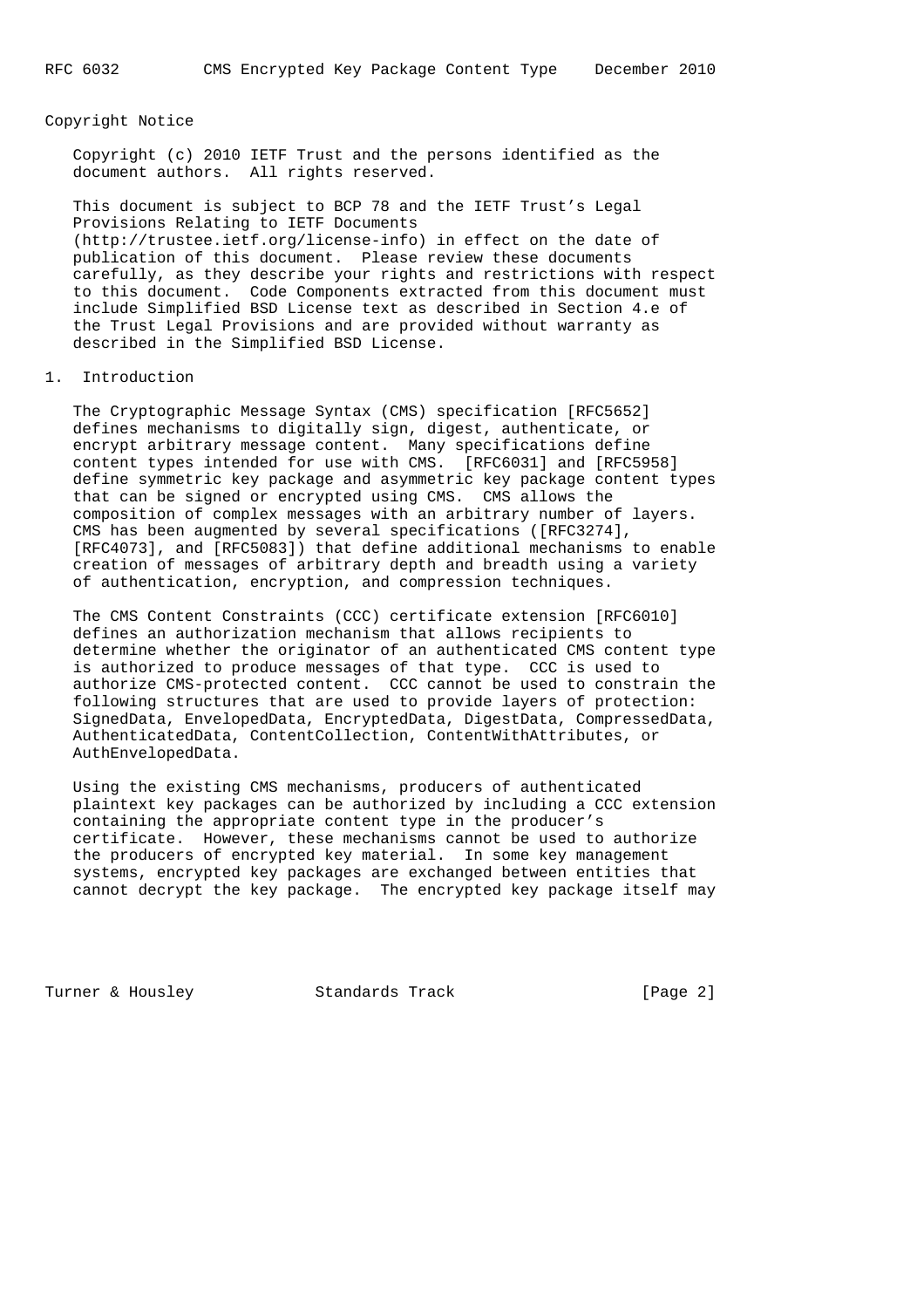be authenticated and passed to another entity. In these cases, checking the authorization of the producer of the encrypted key package may be desired at the intermediate points.

 This document defines the encrypted key package content type, which can be used to encrypt a content that includes a key package, such as a symmetric key package [RFC6031] or an asymmetric key package [RFC5958]. It is transport independent. The Cryptographic Message Syntax (CMS) [RFC5652] can be used to digitally sign, digest, authenticate, or further encrypt this content type.

 The encrypted key package content type is designed for use with [RFC6010]. To authorize an originator's public key to originate an encrypted key package, the object identifier associated with the encrypted key package content type is included in the originator's public key certificate CCC certificate extension. For CCC to function, originators encapsulate the encrypted key package in a SignedData, EnvelopedData, or AuthEnvelopedData; then, during certificate path validation, the recipient determines whether the originator is authorized to originate the encrypted key package.

 In [RFC6010] terminology, the encrypted key package is a leaf node. Additional authorization checks may be required once the key package is decrypted. For example, the key package shown below consists of a SignedData layer that encapsulates an encrypted key package that encapsulates a SignedData layer containing a symmetric key package. A recipient capable of decrypting the key package would perform the following steps prior to accepting the encapsulated symmetric key material:

- o Verify the signature on the outer SignedData layer per [RFC5652].
- o Build and validate a certification path of the outer signer and confirm the outer signer is authorized to produce the encrypted key package per [RFC5280] and [RFC6010].
- o Decrypt the encrypted key package.
- o Verify the signature on the inner SignedData layer per [RFC5652].
- o Build and validate a certification path to the signer of the inner SignedData and confirm the inner signer is authorized to produce the symmetric key package per [RFC5280] and [RFC6010]. As specified in [RFC6010], the validator may use the attributes and public keys returned from the second step as inputs for this CMS content constraints processing.

Turner & Housley Standards Track [Page 3]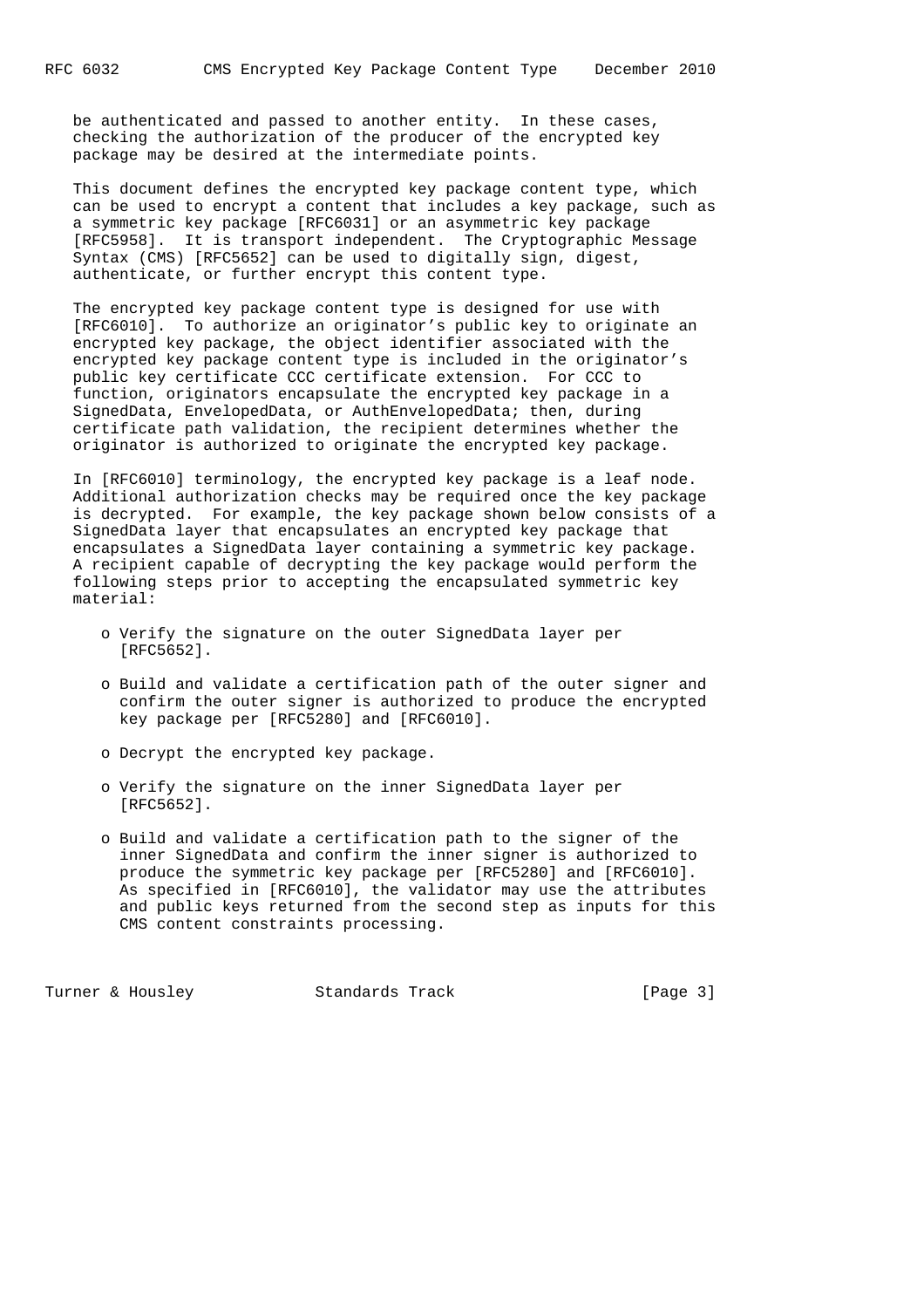o Use the symmetric key material.

| ContentInfo                                                                      |
|----------------------------------------------------------------------------------|
| SignedData                                                                       |
| EncryptedKeyPackage<br>(encrypted)                                               |
| SignedData                                                                       |
| ------------+<br>$- - - - - - -$<br>SymmetricKeyPackage<br>--------------------+ |

 In the example, authorization of the SymmetricKeyPackage originator need not require an intermediate SignedData layer. For example, if the AuthEnvelopedData option within an EncryptedKeyPackage were used, the second authorization check would be performed beginning with the authEnveloped field.

 This document also defines an unprotected attribute, Content Decryption Key Identifier, for use with EncryptedData.

1.1. Terminology

 The key words "MUST", "MUST NOT", "REQUIRED", "SHALL", "SHALL NOT", "SHOULD", "SHOULD NOT", "RECOMMENDED", "MAY", and "OPTIONAL" in this document are to be interpreted as described in [RFC2119].

1.2. ASN.1 Syntax Notation

 The key package is defined using the ASN.1 [X.680], [X.681], [X.682], and [X.683].

2. Encrypted Key Package

 The encrypted key package content type is used to encrypt a content that includes a key package. This content type is usually used to provide encryption of a key package or a signed key package. This

Turner & Housley Standards Track [Page 4]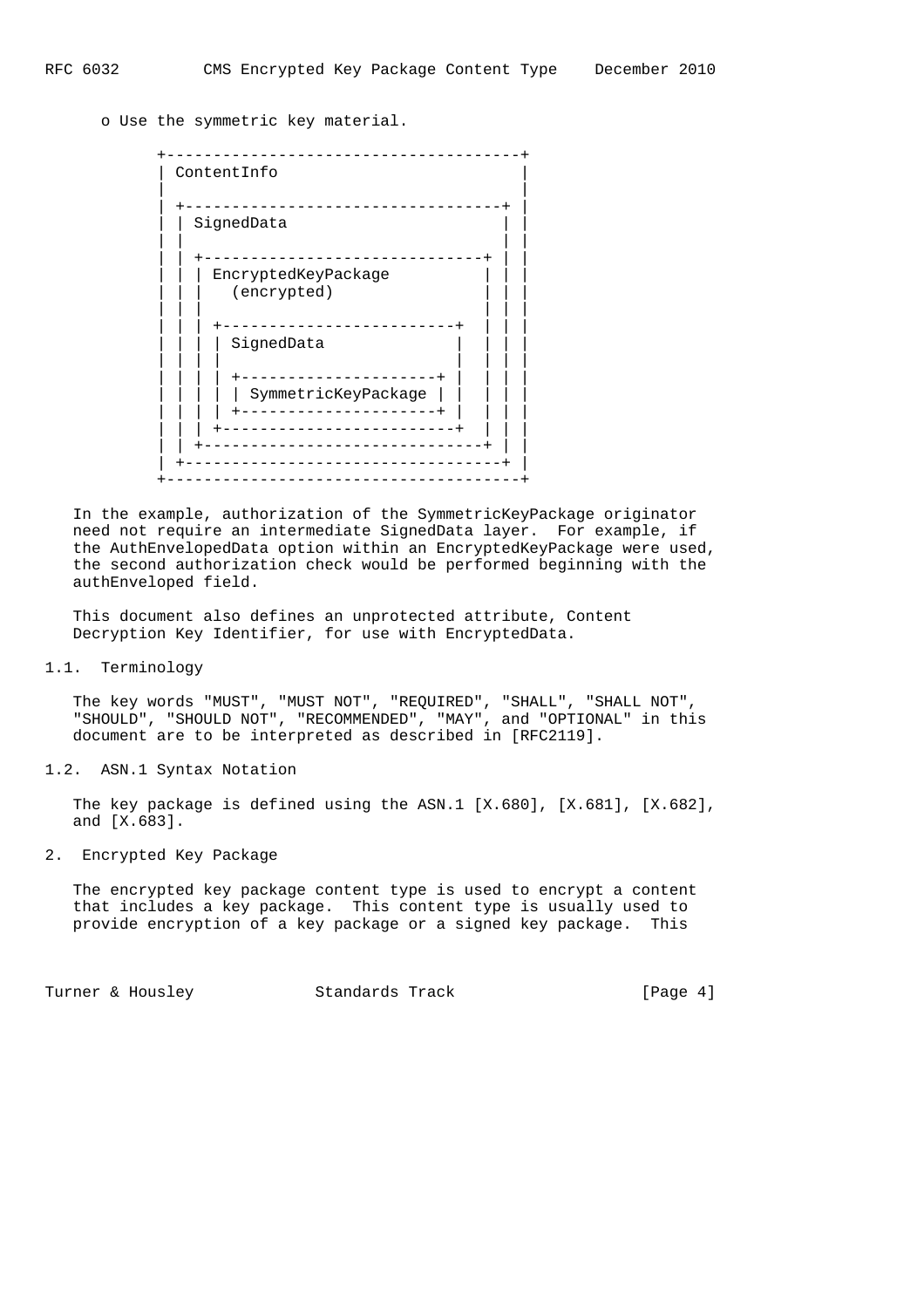content type makes use of the CMS EncryptedData content type [RFC5652], the CMS EnvelopedData content type [RFC5652], or the CMS AuthEnvelopedData content type [RFC5083] depending on the fields that are needed for key management. The difference between the encrypted key package content type and these three protecting content types is the object identifier and one tag; otherwise, the encrypted key package content type is the same as the selected protecting content type, which is either EncryptedData, EnvelopedData, or AuthEnvelopedData.

The encrypted key package content type has the following syntax:

- ct-encrypted-key-package CONTENT-TYPE ::= { TYPE EncryptedKeyPackage IDENTIFIED BY id-ct-KP-encryptedKeyPkg }
- id-ct-KP-encryptedKeyPkg OBJECT IDENTIFIER ::=  $\{$  joint-iso-itu-t(2) country(16) us(840) organization(1) gov(101) dod(2) infosec(1) formats(2) key-package-content-types(78) 2 }

| EncryptedKeyPackage $::$ CHOICE { |                         |
|-----------------------------------|-------------------------|
| encrypted                         | EncryptedData,          |
| enveloped                         | [0] EnvelopedData,      |
| authEnveloped                     | [1] AuthEnvelopedData } |

 The EncryptedData structure is used for simple symmetric encryption, where the sender and the receiver already share the necessary encryption key. The EncryptedData structure carries an encryption algorithm identifier, and an unprotected attribute can be used to carry an encryption key identifier if one is needed (see Section 3). See [RFC5652] for further discussion of the EncryptedData fields.

 The EnvelopedData structure is used for encryption, where transferred key management information enables decryption by the receiver. Encryption details depend on the key management algorithm used. In addition to the key management information, the EnvelopedData structure carries an encryption algorithm identifier. See [RFC5652] for further discussion of the EnvelopedData fields.

 The AuthEnvelopedData structure is used for authenticated encryption, and it includes key management information in a manner similar to EnvelopedData. Encryption details depend on the key management algorithm used. In addition to the key management information, the AuthEnvelopedData structure carries a message authentication code that covers the content as well as authenticated attributes. See [RFC5083] for further discussion of the AuthEnvelopedData fields.

Turner & Housley Standards Track [Page 5]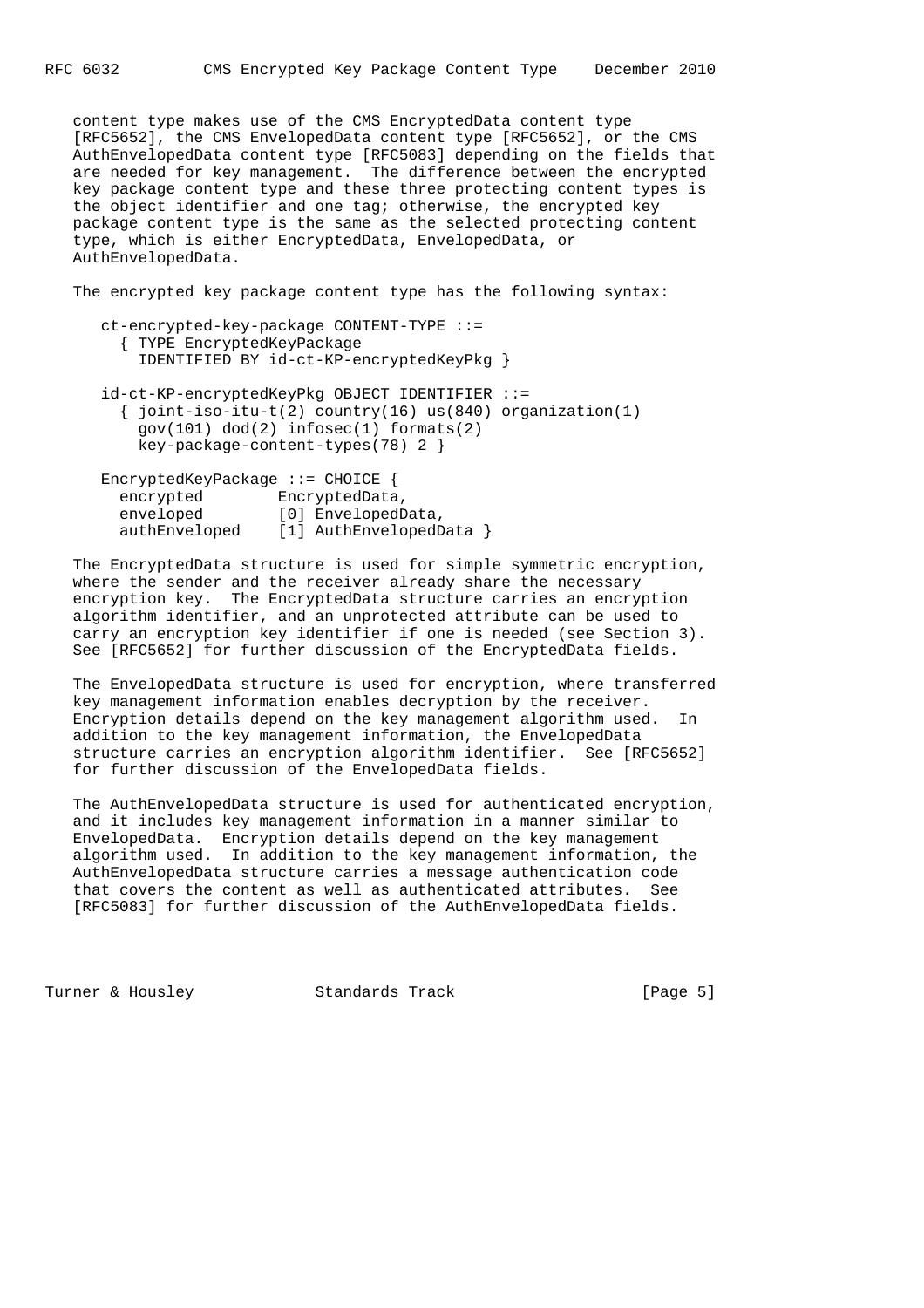Implementations of this document MUST support the EnvelopedData choice, SHOULD support the EncryptedData choice, and MAY support the AuthEnvelopedData.

 Implementations that support EnvelopedData and EncryptedData to encapsulate with this content type MUST support an EncryptedKeyPackage that encapsulates either a SignedData [RFC5652] that further encapsulates a SymmetricKeyPackage [RFC6031] or a SignedData that further encapsulates an AsymmetricKeyPackage [RFC5958]. Implementations that support AuthEnvelopedData to encapsulate with this content type MUST support an EncryptedKeyPackage that encapsulates either a SymmetricKeyPackage [RFC6031] or an AsymmetricKeyPackage [RFC5958]. It is OPTIONAL for implementations that support AuthEnvelopedData to encapsulate with this content type to support an EncryptedKeyPackage that encapsulates either a SignedData [RFC5652] that further encapsulates a SymmetricKeyPackage [RFC6031] or a SignedData that further encapsulates an AsymmetricKeyPackage [RFC5958]. Likewise, implementations that process this content type to decrypt the encapsulated data MUST support an EncryptedKeyPackage that encapsulates either a SignedData that further encapsulates a SymmetricKeyPackage or a SignedData that further encapsulates an AsymmetricKeyPackage. An EncryptedKeyPackage content type MUST contain at least one SymmetricKeyPackage or AsymmetricKeyPackage. Implementations MAY support additional encapsulating layers.

 Note that interoperability between an originator and a recipient that do not support the same innermost content (e.g., originator supports AsymmetricKeyPackage while recipient supports SymmetricKeyPackage) is not a concern as originators should be aware of the recipient's capabilities; however, the mechanism for the exchange of the recipient's capabilities is beyond the scope of this document.

3. Content Decryption Key Identifier

 The content-decryption-key-identifier attribute can be used to identify the symmetric keying material that is needed for decryption of the EncryptedData content if there is any ambiguity. The ATTRIBUTE definition is taken from [RFC5912]. There MUST be only one instance of the content-decryption-key-identifier attribute and there MUST be only one value for the content-decryption-key-identifier attribute.

Turner & Housley Standards Track [Page 6]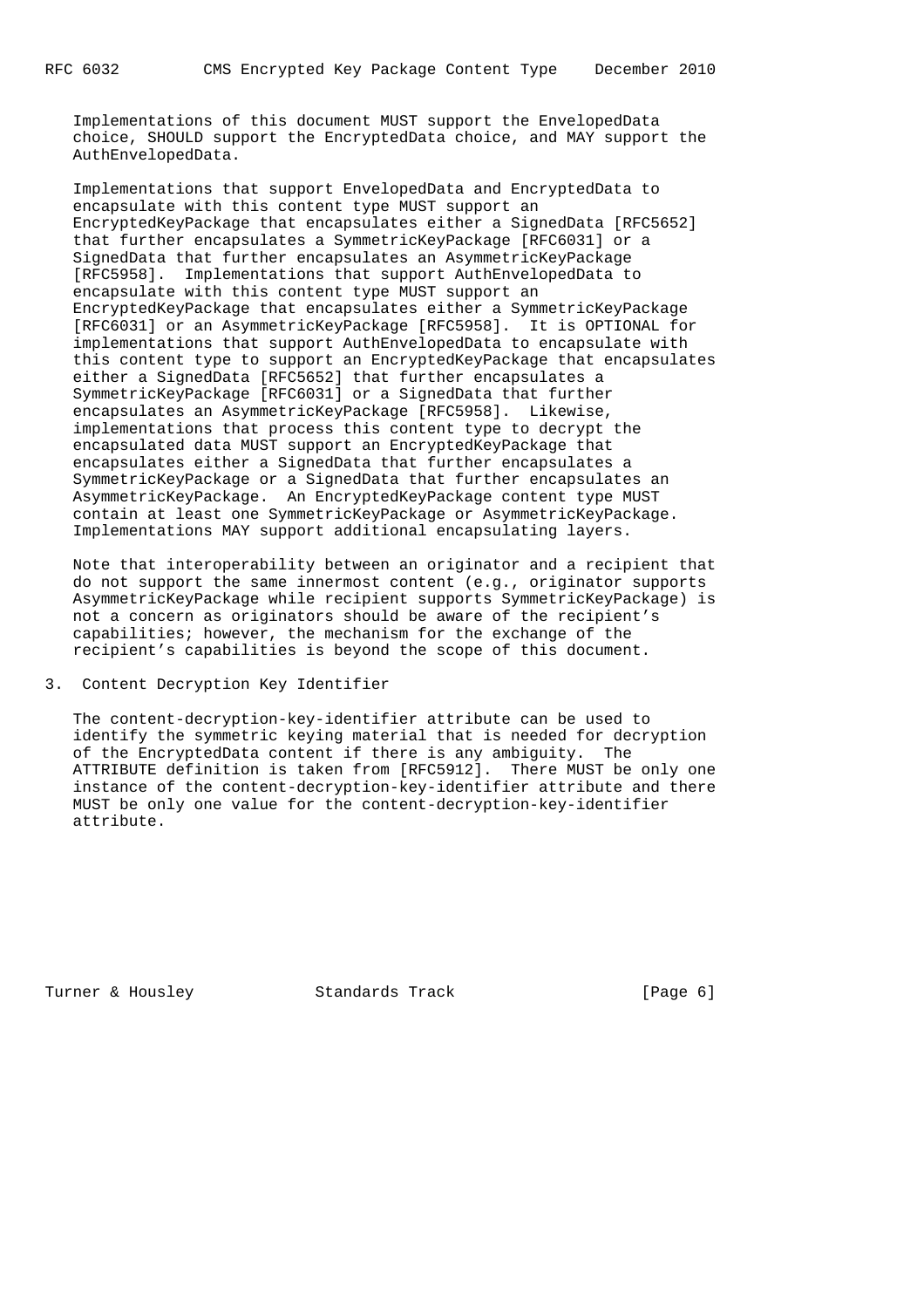The content-decryption-key-identifier attribute has the following syntax:

```
aa-content-decrypt-key-identifier ATTRIBUTE ::= {
  TYPE ContentDecryptKeyID
  IDENTIFIED BY id-aa-KP-contentDecryptKeyID }
 id-aa-KP-contentDecryptKeyID OBJECT IDENTIFIER ::= {
   joint-iso-itu-t(2) country(16) us(840) organization(1) gov(101)
  dod(2) infosec(1) attributes(5) 66 }
```

```
 ContentDecryptKeyID ::= OCTET STRING
```
 The content decryption key identifier contains an OCTET STRING, and this syntax does not impose any particular structure on the identifier value.

 Due to multiple layers of encryption, the content-decryption-key identifier attribute can appear in more than one location in the overall key package. When there are multiple occurrences of the content-decryption-key-identifier attribute, each occurrence is evaluated independently. Each one is used to identify the needed keying material for that layer of encryption.

## 4. Security Considerations

 Implementers of this protocol are strongly encouraged to consider generally accepted principles of secure key management when integrating this capability within an overall security architecture.

 The security considerations from [RFC5083], [RFC5652], [RFC5911], [RFC5912], [RFC5958], and [RFC6031] apply. If the CCC extension is used as an authorization mechanism, then the security considerations from [RFC6010] also apply.

 The encrypted key package content type might not provide proof of origin if the content encryption algorithm does not support authenticated key exchange. To provide proof of origin for this content, another security protocol needs to be used. This is the reason that support for encapsulating the SymmetricKeyPackage and AsymmetricKeyPackage with a SignedData content type from [RFC5652] is required for the EnvelopedData and EncryptedData choices.

 When this content type is used the CMS SignedData [RFC5652] validation rules MUST be used. The PKCS #7 [RFC2315] validation rules MUST NOT be used.

Turner & Housley Standards Track [Page 7]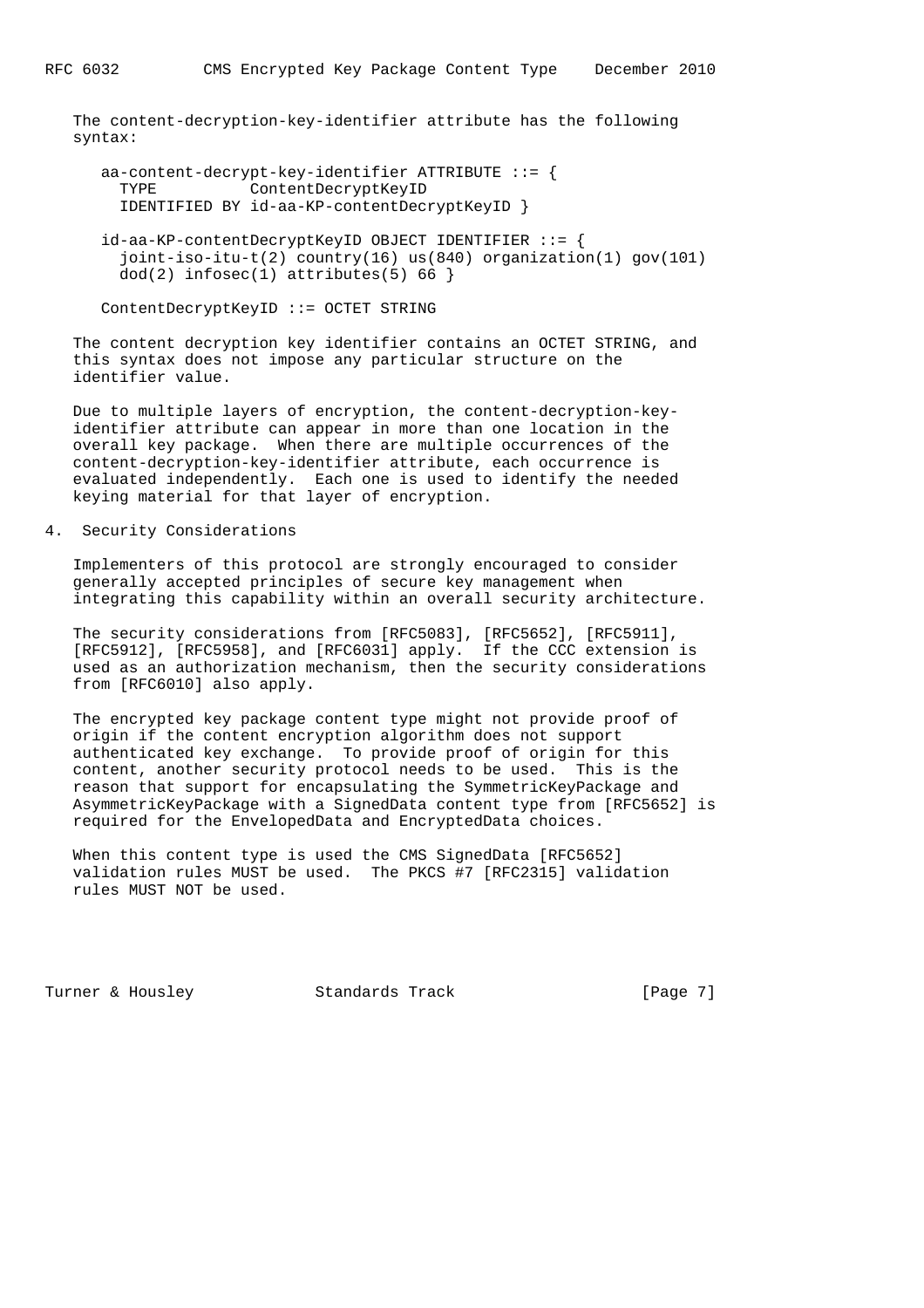## 5. IANA Considerations

 This document makes use of object identifiers to identify a CMS content type, a CMS attribute, and the ASN.1 module; all found in Appendix A. All OIDs are registered in an arc delegated by RSADSI to the SMIME Working Group.

- 6. References
- 6.1. Normative References
	- [RFC2119] Bradner, S., "Key words for use in RFCs to Indicate Requirement Levels", BCP 14, RFC 2119, March 1997.
	- [RFC5083] Housley, R., "Cryptographic Message Syntax (CMS) Authenticated-Enveloped-Data Content Type", RFC 5083, November 2007.
	- [RFC5280] Cooper, D., Santesson, S., Farrell, S., Boeyen, S., Housley, R., and W. Polk, "Internet X.509 Public Key Infrastructure Certificate and Certificate Revocation List (CRL) Profile", RFC 5280, May 2008.
	- [RFC5652] Housley, R., "Cryptographic Message Syntax (CMS)", STD 70, RFC 5652, September 2009.
	- [RFC5911] Hoffman, P. and J. Schaad, "New ASN.1 Modules for Cryptographic Message Syntax (CMS) and S/MIME", RFC 5911, June 2010.
	- [RFC5912] Hoffman, P. and J. Schaad, "New ASN.1 Modules for the Public Key Infrastructure Using X.509 (PKIX)", RFC 5912, June 2010.
	- [RFC5958] Turner, S., "Asymmetric Key Packages", RFC 5958, August 2010.
	- [RFC6010] Housley, R., Ashmore, S., and C. Wallace, "Cryptographic Message Syntax (CMS) Content Constraints Extension", RFC 6010, September 2010.
	- [RFC6031] Turner, S. and R. Housley, "Cryptographic Message Syntax (CMS) Symmetric Key Package Content Type", RFC 6031, December 2010.
	- [X.680] ITU-T Recommendation X.680 (2002) | ISO/IEC 8824-1:2002. Information Technology - Abstract Syntax Notation One.

Turner & Housley Standards Track [Page 8]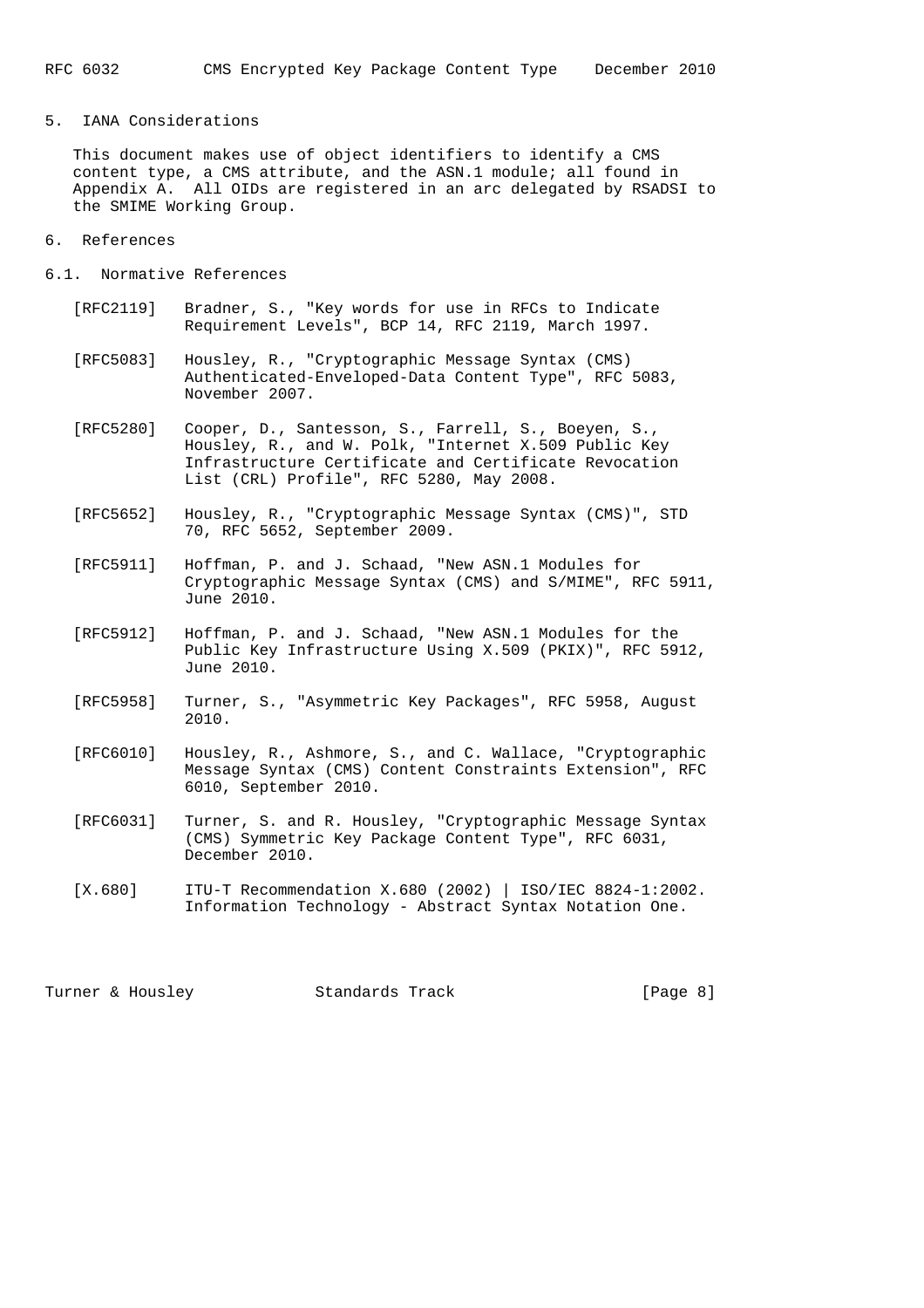- RFC 6032 CMS Encrypted Key Package Content Type December 2010
	- [X.681] ITU-T Recommendation X.681 (2002) | ISO/IEC 8824-2:2002. Information Technology - Abstract Syntax Notation One: Information Object Specification.
	- [X.682] ITU-T Recommendation X.682 (2002) | ISO/IEC 8824-3:2002. Information Technology - Abstract Syntax Notation One: Constraint Specification.
	- [X.683] ITU-T Recommendation X.683 (2002) | ISO/IEC 8824-4:2002. Information Technology - Abstract Syntax Notation One: Parameterization of ASN.1 Specifications.

## 6.2. Informative References

- [RFC2315] Kaliski, B., "PKCS #7: Cryptographic Message Syntax Version 1.5", RFC 2315, March 1998.
- [RFC3274] Gutmann, P., "Compressed Data Content Type for Cryptographic Message Syntax (CMS)", RFC 3274, June 2002.
- [RFC4073] Housley, R., "Protecting Multiple Contents with the Cryptographic Message Syntax (CMS)", RFC 4073, May 2005.

Turner & Housley Standards Track [Page 9]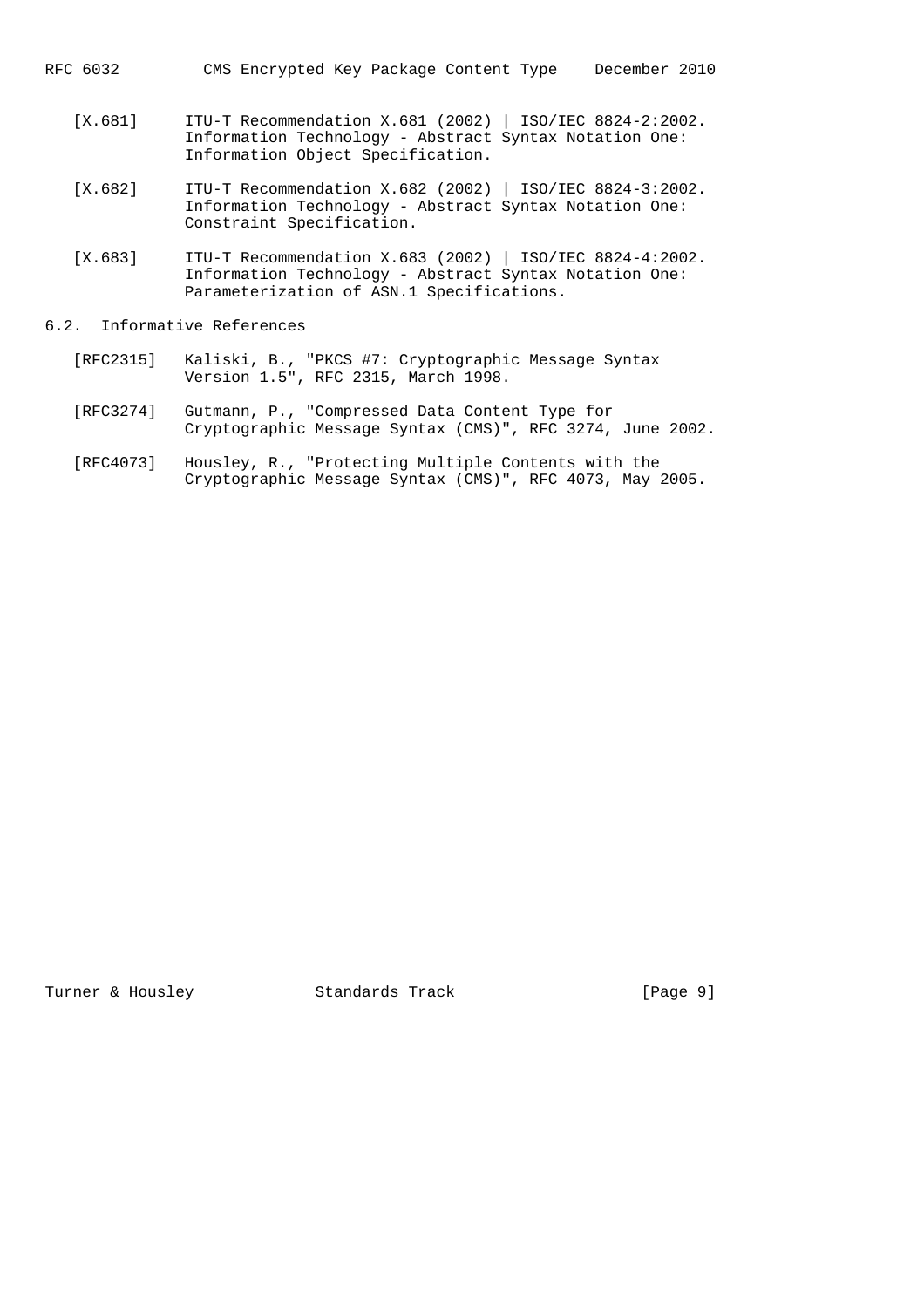```
Appendix A. ASN.1 Module
```

```
 This appendix provides the normative ASN.1 [X.680] definitions for
 the structures described in this specification using ASN.1, as
 defined in [X.680] through [X.683].
 EncryptedKeyPackageModuleV1
   { iso(1) member-body(2) us(840) rsadsi(113549) pkcs(1) pkcs-9(9)
    smime(16) modules(0) id-mod-encryptedKeyPkqV1(51) }
 DEFINITIONS IMPLICIT TAGS ::=
 BEGIN
 -- EXPORTS ALL --
 IMPORTS
-- From New SMIME ASN.1 [RFC5911]
 EncryptedData, EnvelopedData, CONTENT-TYPE
   FROM CryptographicMessageSyntax-2009
    \{ iso(1) member-body(2) us(840) rsadsi(113549) pkcs(1) pkcs-9(9)
      smime(16) modules(0) cms-2004-02(41) }
-- From New SMIME ASN.1 [RFC5911]
 AuthEnvelopedData
   FROM CMS-AuthEnvelopedData-2009
     \{\text{iso}(1) \text{ member-body}(2) \text{us}(840) \text{ rsadsi}(113549) \text{ pkcs}(1) pkcs-9(9) smime(16) modules(0) cms-authEnvelopedData-02(43) }
-- From New PKIX ASN.1 [RFC5912]
 ATTRIBUTE
   FROM PKIX-CommonTypes-2009
    \{ \text{iso}(1) \text{ identified-organization}(3) \text{ dod}(6) \text{ internet}(1) \}security(5) mechanisms(5) pkix(7) id-mod(0)
       id-mod-pkixCommon-02(57) }
 ;
 ContentSet CONTENT-TYPE ::= {
  ct-encrypted-key-package,
   ... -- Expect additional content types --
 }
```
Turner & Housley Standards Track [Page 10]